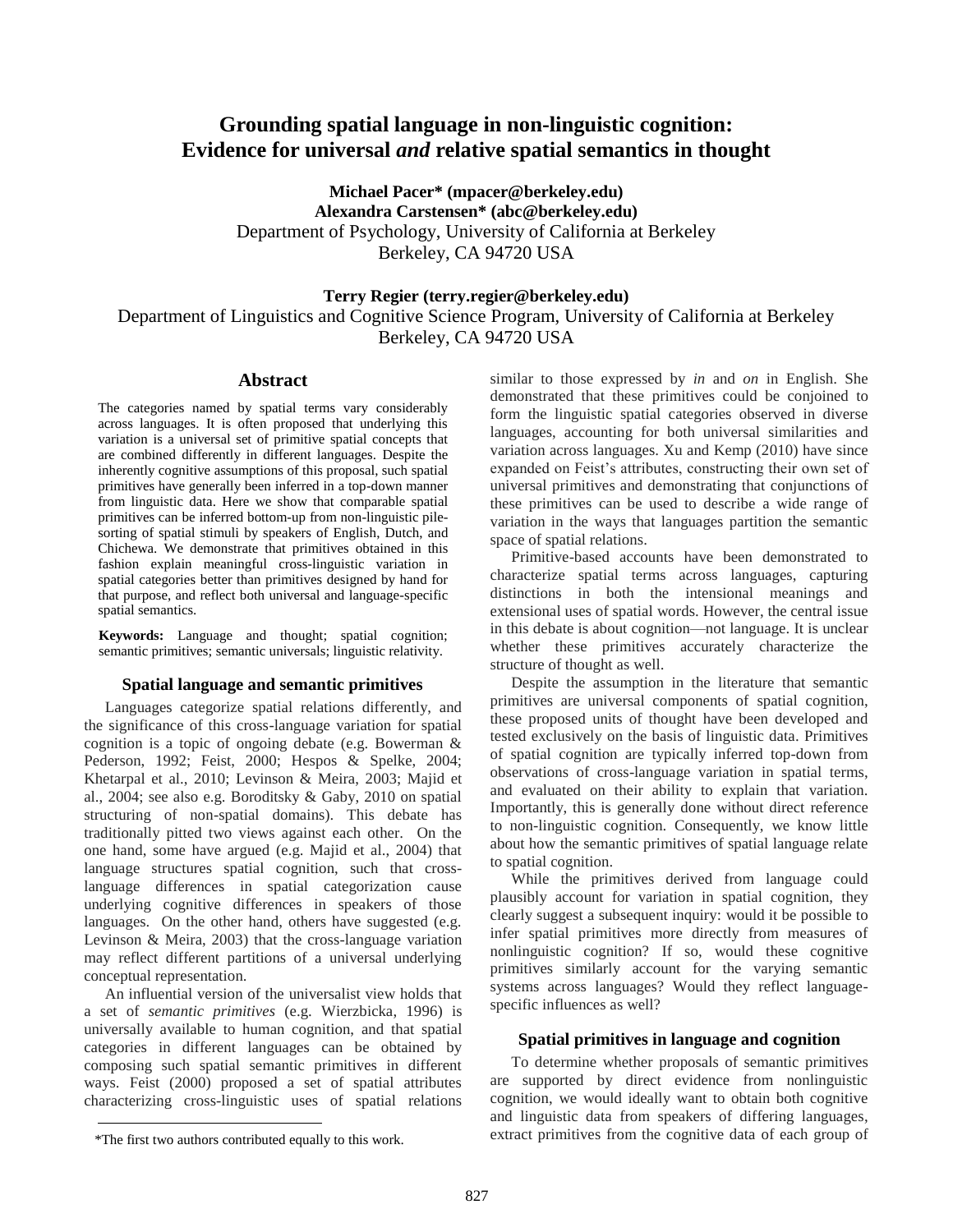speakers, and test the ability of these cognitive primitives to explain the linguistic spatial systems of their own and most importantly—other languages. We could then compare the descriptive ability of these cognitive primitives to primitives previously proposed on the basis of crosslanguage data. If cognition-derived primitives from one group of speakers can account *well* for the spatial language of a different group this would provide support for the universalist account of semantic primitives.

However, it is not transparently obvious how to evaluate the performance of a set of primitives. One approach would be to compare their performance to that of previously attested linguistic primitives. However, comparing multiple representations raises the problem of accounting for the flexibility or representational power of differing representational systems. Correspondingly, primitives that accurately capture spatial semantics should explain language well *without* explaining random noise well. This gives us a criterion for testing cognitive primitives; if these primitives perform equally or better than language-derived primitives on a measure that accounts for representational power, then the cognitive primitives are doing well at characterizing *meaningful variation* in spatial semantic systems. Thus, if cognitive features derived from one set of speakers could account for another language's spatial system in such a way, this would support the universalist account.

In addition to testing support for this universal view, it is important to note that our examination is sensitive to linguistic relativity as well. If cognition-derived primitives from a group of speakers tend to explain the language of those speakers better than other languages, this would additionally provide support for linguistic relativity. For this reason, primitive-based proposals need not presume a universalist account. However, a fully relative account would also be difficult to support, as it requires that linguistic data is *always* best explained by cognitive data from speakers of the same language, as similarities in cognition across languages are theoretically limited to the extent that those languages overlap.

To examine the ideas described above, we obtain cognitive and language data through behavioral and linguistic tasks, respectively, in which speakers of various languages partition a set of spatial scenes into disjoint subsets through sorting and naming of the depicted spatial relations. We then infer primitives from the cognitive data in a neutral way, using an unsupervised, bottom-up statistical approach (additive clustering; see Lee, 2002). We evaluate whether these cognition-derived primitives support the semantic primitives account of spatial cognition and language by assessing the ability of cognitive primitives to explain variation in spatial language across a sample of diverse languages, in comparison to language-derived spatial primitives proposed in the literature. Finally, we address general implications for universal and relative views of language and thought, as well as suggestions specific to semantic primitives in spatial cognition.

To preview the results, we find that our spatial primitives

derived from cognitive data (1) explain semantic variation in language better than proposed primitives designed by hand for that purpose, (2) support both universal and relative views on spatial cognition, and (3) express generally coherent, but variably intuitive, semantic components of spatial relations.

# **Methods**

In order to compare primitives derived from cognition to those inferred from language in the literature, we drew on existing nonlinguistic cognitive data on spatial relations as a source for our primitives. We also incorporated existing spatial naming data, which the primitives attempt to explain. Here we briefly describe the prior collection of the cognitive and linguistic data by Khetarpal et al. (2009, 2010) and by Carstensen (2011). We then explain our process for inferring primitives from these cognitive data, and our procedures for testing the adequacy of these primitives in accounting for linguistic data.

**Participants.** A total of 24 native English speakers (Khetarpal et al., 2010), 24 native Dutch speakers (Khetarpal et al., 2009), and 38 native Chichewa speakers (Carstensen, 2011) took part in both the nonlinguistic and linguistic tasks, administered in their native languages and home countries of the United States, the Netherlands, and Malawi, respectively.

**Cognitive spatial task.** In each of the three studies from which we draw data (Khetarpal et al., 2009; 2010; Carstensen, 2011), participants sorted the 71 scenes in the Topological Relations Picture Series (TRPS; Bowerman & Pederson, 1992; see Figure 1 for examples) into piles based on the spatial relation depicted in each scene. Each scene showed an orange figure object positioned relative to a black ground object and participants were instructed to group the scenes into piles based on this spatial relation, such that the relation was similar for all cards in a given pile. Participants were informed that they could make as few or as many piles as they chose, rearrange their piles as they felt necessary, and could take as much time as they wanted.

**Linguistic spatial task.** In these previous studies (Khetarpal et al., 2009; 2010; Carstensen, 2011), after completing the sorting task, participants were asked to name the spatial relation depicted on each card. Labels picking out the target and ground objects were supplied in the participant"s native language and the participant filled in the blank between these labels to complete a sentence specifying the figure's location in relation to the ground.

**Attested linguistic spatial categories.** In the linguistic spatial task, participants supplied terms or short phrases characterizing each spatial relation. Previous studies sanitized these data to collapse over responses that differed only in components without spatial meaning (e.g. variations in verb tense), leaving 88 unique spatial phrases supplied in English, 29 in Dutch, and 70 in Chichewa. For each phrase in every language, we recorded all scenes that the phrase was applied to at least once. These linguistic categories are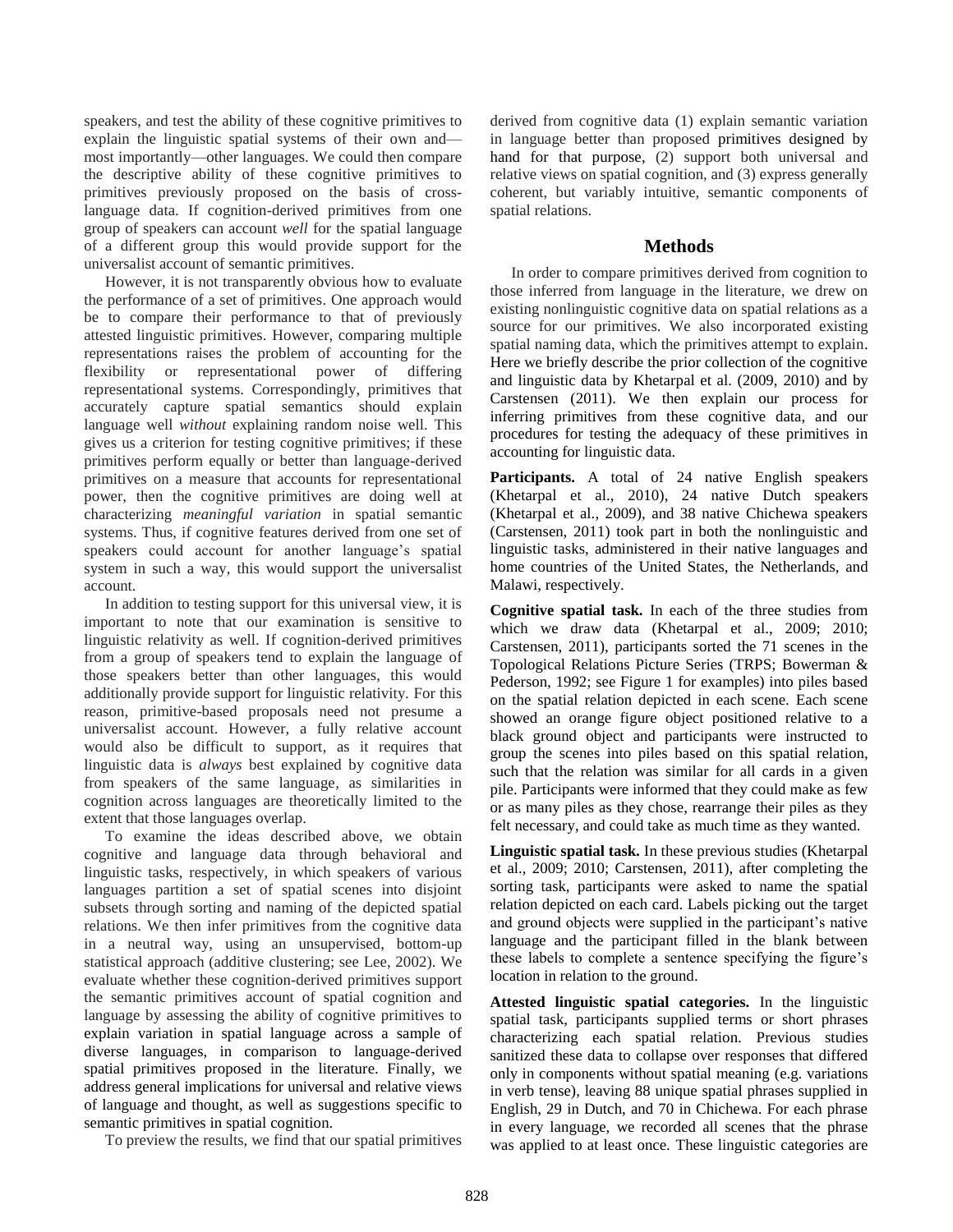used as a target below to evaluate the ability of our primitives in describing categories in language. The attested linguistic categories also provide a standard for groupings of spatial scenes that are coherent and articulable in human language.

**Similarity from partitions of spatial scenes.** We use additive clustering (Lee, 2002) to infer cognitive primitives from nonlinguistic partitions (i.e., pile sorts) of spatial relations. Because this method operates over similarity matrices, we first create similarity matrices for each language based on the frequency with which speakers of that language co-sorted each pair of scenes.

These matrices reflect how often any two scenes were placed in the same pile by speakers of a given language. To create the matrix for language *L* for every pair of scenes  $(i,j)$ , we calculate the similarity value  $s_{ii}$  at row *i* and column *j* by counting the number of times each speaker of *L* placed scenes *i* and *j* into the same pile, and dividing this by |*L*|, the sampled number of speakers of language *L*.

**Additive clustering to derive primitives.** The spatial primitives proposed to underlie thought and compose categories in language have traditionally been designed by hand. In order to infer primitives from different languages in an unbiased and language-neutral way (e.g. unaffected by the researcher"s native language), we create primitives using an unsupervised clustering algorithm—*stochastic-optimized additive clustering* (Lee, 2002)*.* This algorithm does not require that we assume a particular number of primitives and it has been used in the past to extract meaningful primitives from linguistic semantic partitions (Lee, 2002).<sup>1</sup>

The algorithm approximates  $s_{ij}$  with  $\hat{s}_{ij}$  for all *i* and *j*, minimizing  $\sum_{i < j} (s_{ij} - \hat{s}_{ij})^2$  under certain assumptions on how  $\hat{s}_{ij}$  is obtained. Specifically, we assume that objects possess a set of *n* underlying features, each of which is shared by a subset of the objects, and we assume that each feature has an associated positive weight or salience. The estimated similarity value for two items, *i* and *j*, is thus the sum of the weights of the features that those two items share (after scaling the weights to be between 0 and 1). That is, let  $\mathbf{1}_k$ () be the indicator function for feature *k* with weight  $w_k$ (i.e., it has value 1 if its argument has feature *k* and 0 otherwise), then  $\hat{s}_{ij} = \sum_{k=1}^{n} w_k \mathbf{1}_k(i) \mathbf{1}_k(j)$ .

Stochastic-optimized additive clustering uses a stochastic search which grows the set of primitives until the variance explained by adding further primitives fails to outweigh complexity afforded by adding those primitives. Through this process, we generate the features that we treat as cognitive primitives underlying the spatial scenes in the TRPS. That is, each primitive is the set of images defined

 $\overline{a}$ 

by a features indicator function (e.g., see Figure 1 below).

We apply this algorithm to the co-sorting matrices from all three languages, producing a set of primitives based on nonlinguistic cognitive data from speakers of each language. Because the algorithm is stochastic, running it multiple times will return different sets of primitives. To sample the space of potential primitive sets, we create 10 primitive sets for each language's co-sorting matrix, making for 30 primitive sets in all.



Figure 1: Additive clustering is used to produce a set of primitives which are clusters of "similar" images. Portions of five actual primitives derived from English speakers" spatial scene sorting are presented above. The pop-out of primitive V shows all four of the 71 TRPS scenes that compose this particular primitive, which appears to characterize spatial relations that involve figure or ground piercing.

**Conjoined primitive sets.** A common assumption is that spatial primitives can be conjoined (e.g., "*x* is supported *and* in contact with *y*") to produce the spatial categories named by spatial terms in different languages (Feist, 2000; Xu & Kemp, 2010). Accordingly, we examine how the primitives we infer from pile-sort data can be conjoined to explain variation in spatial language across cultures.

We create and denote our conjoined primitive sets as follows. The base primitive set for a language is designated  $F(0)$ . Then,  $F(1)$  is the set of primitives formed by the union of *F*(0) and all conjunctions of two primitives from *F(0).* Similarly, we create  $F(2)$  by including all the primitives in *F*(1) as well as all conjunctions of three primitives. Finally, we create  $F(3)$  from the union of  $F(2)$  and all conjunctions of four primitives.

**Defining distance**. In order to assess how well cognitive primitives account for spatial language, we need to determine their fit by defining a metric for the distance between sets of binary vectors with the same number of dimensions, *d*. First, we define a distance metric between pairs of binary vectors (e.g. primitives and linguistic categories) as being the city-block distance between those two vectors,  $f_1$  and  $f_2$ , which both have *d* dimensions (e.g. the 71 TRPS scenes, presence indicted by 1 and absence 0):

<sup>&</sup>lt;sup>1</sup> Stochastic-optimized additive clustering requires a "precision" parameter describing how precise our similarity measures are, and a parameter that describes how much explanatory power is needed to warrant greater primitive set complexity. Because we used cosorting as a proxy for similarity, we chose to use the least precise conventionally used value (i.e., 0.15) and the default complexity/simplicity trade-off value of six (Lee, 2002).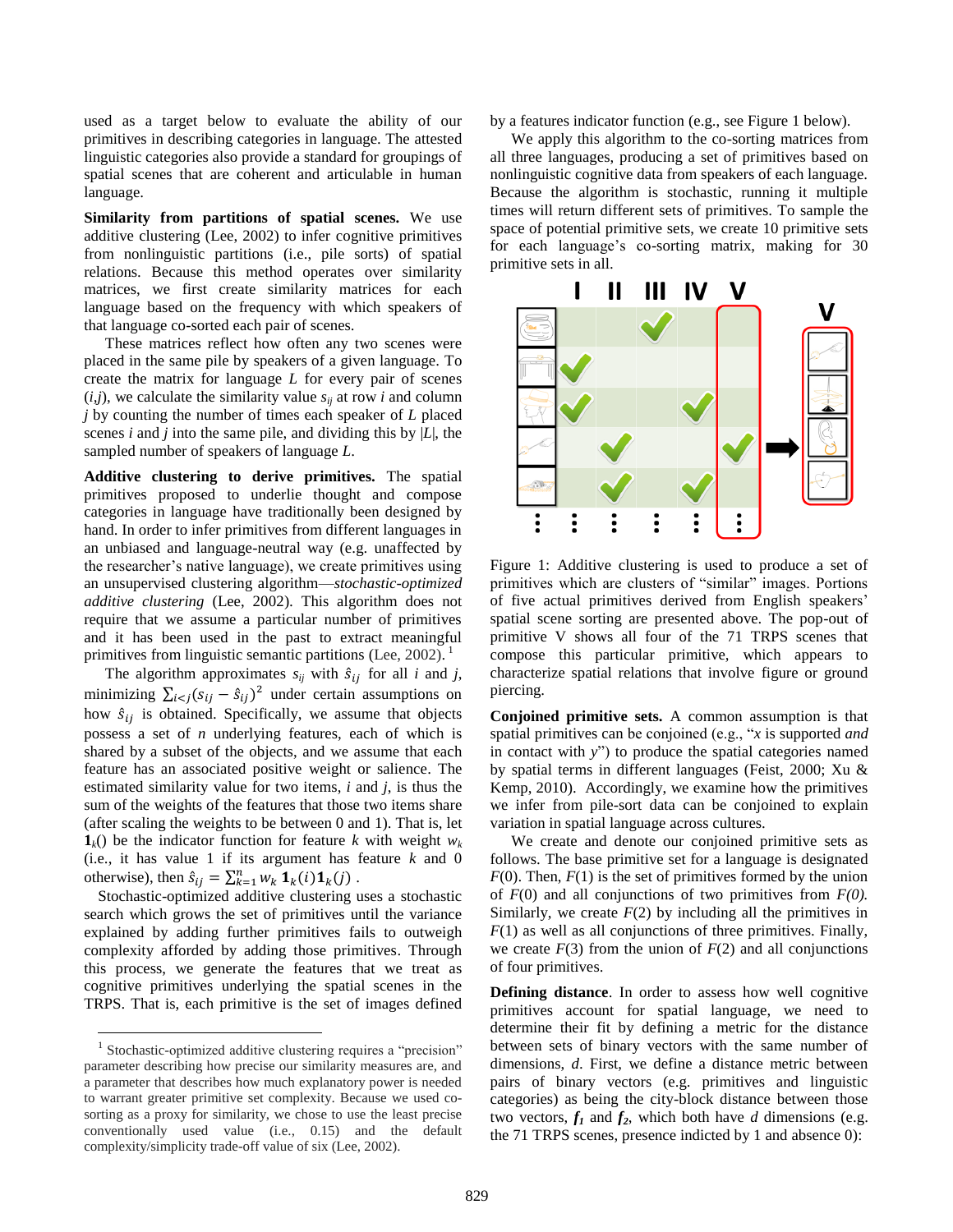$$
dist(f_1, f_2) = \sum_{i=1}^d |f_1(i) - f_2(i)|
$$

This counts the scenes present in only one of  $f_1$  and  $f_2$ .

**Best-match analysis.** Though we have defined a distance measure between individual vectors, this does not explain how we measure the distance between *sets* of primitives and categories. Primitives are intended to be composed together to describe variation in linguistic categories across languages. Thus, we would want to create a distance metric that captures good performance on that measure across all primitives in a set.

Suppose that there is a set of primitives, *P*, and a set of linguistic categories, *L*. While the primitives and linguistic categories that make up these sets have very different interpretations and origins, they share a formal structure. That is, they are both binary vectors over the full set of images. This means that we can use the vector to vector distance as a measure of distance between an individual primitive and a single linguistic category.

Because we are attempting to explain a linguistic categorization system, one reasonable measure for the distance between *P* and *L* is to take the sum of the distance between the *best matching primitive* in *P* for every category in *L.* There are no constraints on how often a primitive may be used to explain linguistic categories; thus, this criterion will maximize the explanatory capabilities of *P* for *L*. Furthermore, each of the 10 primitive sets derived from a language's pile-sort data will produce a best-match distance with a language *L*. We will consider only the value for the run with the lowest distance, since, arguably, by this criterion that run is the best run for explaining *L*.

**Primitives in the literature as a benchmark.** Because the description of linguistic spatial categories in terms of proposed universal primitives is a well-visited topic, previous proposed primitives provide a natural benchmark against which to test our cognitive primitives. Xu and Kemp (2010) describe a set of 19 primitives (e.g. "contact") drawn from the wider literature and define the 71 TRPS images in terms of these primitives. To obtain definitions of scenes in terms of their primitives, Xu and Kemp asked three individuals to state whether each primitive applied to a given scene and assigned primitives to scenes based on majority vote. Using the same 19 primitives and 71 TRPS images, we replicated this procedure with three participants  $(\kappa = .91)$  to obtain a set of primitives comparable to those described in Xu and Kemp (2010).

We considered both this primitive set and an expanded version consisting of the original 19 primitives together with negated versions of these primitives (i.e. the opposite, complementary set of scenes; e.g. the set of things that are '*not* in contact') when appropriate, as determined by Xu and Kemp (2010). We found that in all cases the primitives with negation outperformed the simpler set<sup>2</sup>, and we therefore only report the performance of this expanded set. We use this set as a benchmark for evaluating the performance of

our primitives, as these primitives from the literature are hand-designed and generally considered to characterize semantic content across languages.

## **Results & Discussion**

The universalist account of semantic primitives holds that a set of conceptual primitives is universally available to human cognition, and spatial categories in varying languages can be created from different compositions of such spatial semantic primitives. To assess whether this view is supported directly by evidence from cognition, we derived sets of cognitive primitives from speakers of a sample of three diverse languages. We tested the ability of these cognitive primitives to explain variation in spatial language against previous proposals designed and tested on their ability to characterize such cross-linguistic data.

After creating 10 sets of primitives per language from the nonlinguistic pile-sorting of English, Dutch, and Chichewa speakers, we identified the best-scoring set of primitives from each language, making for three base sets of cognitive primitives. The fourth base set considered was the best-performing set of spatial primitives (with negations) from the literature (specifically from Xu and Kemp, 2010). From each base set, we derived a sequence of increasingly complex sets of features, by allowing increasing numbers of primitives to be conjoined together, as described above. We then recorded the distance of each primitive set in each sequence to the linguistic spatial systems of English, Dutch, and Chichewa, as a measure of how closely each primitive set characterizes variation in these languages.

Figure 2 shows that the distance scores for all four primitive base sets improve (i.e. provide a closer fit to the linguistic data) with the addition of conjunctions, affirming Xu and Kemp"s (2010) finding that conjunctions of primitives (linguistic in their case, cognitive in ours) can indeed provide for closer approximations to the categories in language. (Note, however, that because each further level of conjoined primitives contains the previous level, decrement was impossible and improvement very likely.) Although our primitives were derived from cognition and not hand-designed, like the language-derived primitives, their performance is generally comparable to these previously proposed primitives, substantially improving with the inclusion of the first level of conjunctions, but rapidly tapering off as more features are conjoined.

Notably, our primitives consistently outperform those from the literature in the base case or with pairs of intersections, revealing that they themselves are closer to the attested linguistic categories. At greater depths (i.e. with more conjunctions, and thus at the cost of representational complexity), the primitives from the literature are able to more closely approximate the linguistic categories of one of

 $\overline{\phantom{a}}$  , and the contract of the contract of the contract of the contract of the contract of the contract of the contract of the contract of the contract of the contract of the contract of the contract of the contrac

<sup>&</sup>lt;sup>2</sup> Interestingly, while Xu & Kemp (2010) did not find improved performance due to the inclusion of negative primitives, we found that in our comparison, including negated primitives offered large improvements over just the simple set of primitives.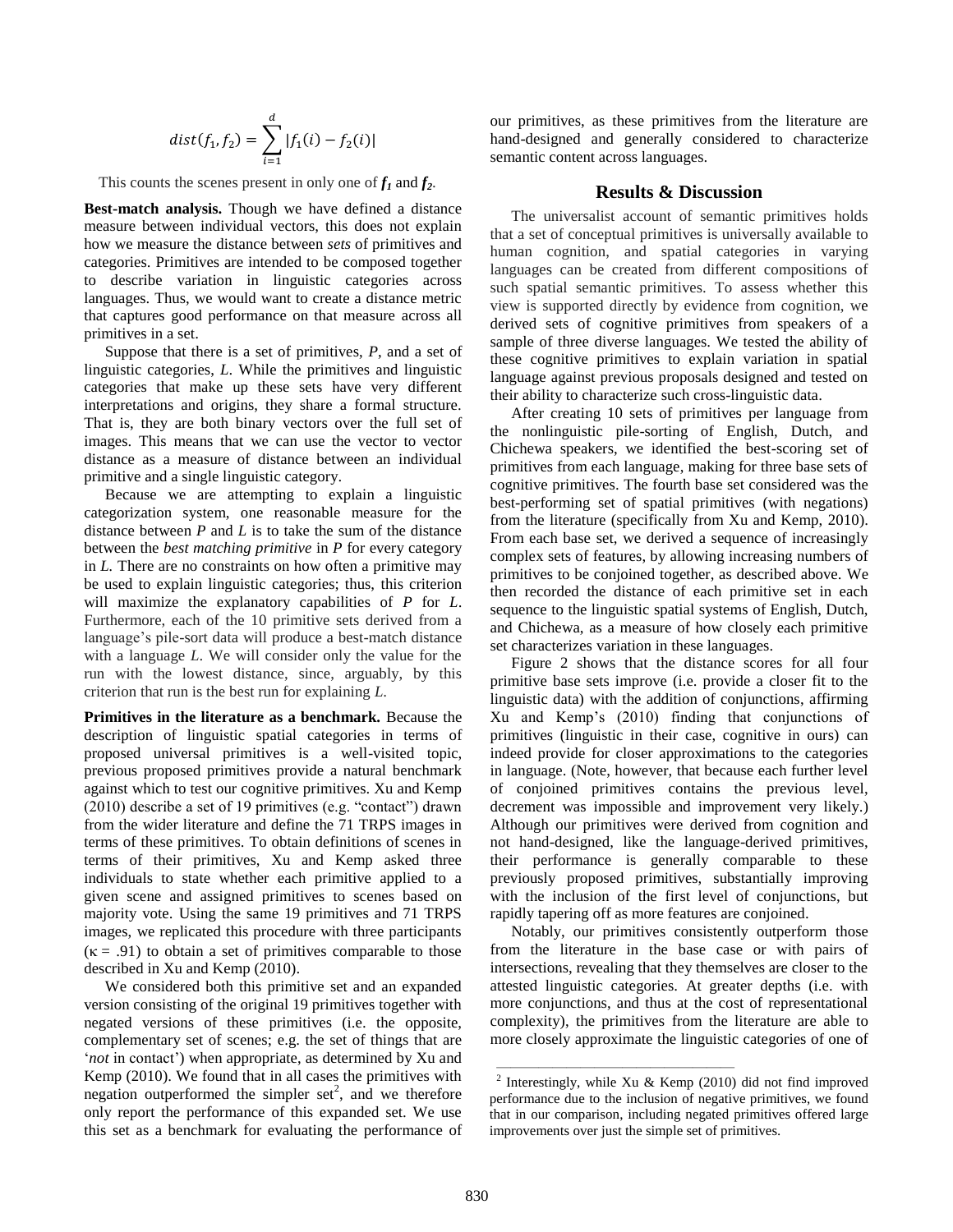

Depth (Number of Conjunctions Allowed)

Figure 2: Average distance between literature-derived, Dutch, English, and Chichewa pile-sort-derived primitives, and the Dutch, English, and Chichewa spatial categorization systems.

our target languages (Chichewa) than are primitives derived from pile-sorting by speakers of any of the languages we considered. However for the other two target languages (English and Dutch), at least some of the sets of pile-sort derived primitives outperform those from the literature even at greater depths.

However, as previously discussed, representational power is an important mediating factor in the ability of these differing representational systems to account for crosslanguage variation. Thus, primitives that accurately capture spatial semantics should explain language well *without* explaining random noise well. To determine the amount of *meaningful variation* in spatial semantic systems that each feature set captures, we must correct for its ability to capture meaningless variation. We indexed this by creating 10 randomly permuted versions of each test language, where the size and structure of "linguistic terms" was preserved, but the specific spatial scenes included in each term were randomly swapped. We then measured the average fit of each feature set to these new nonsense "languages," and corrected for varying representational power by subtracting the average distance from the feature set to a real language from the average distance between that feature set and the 10 permutations generated from that real language.

From this analysis, presented in Figure 3, it's evident that the cognition-derived features explain semantic variation in language better than proposed primitives designed by hand for that purpose, in that they characterize considerably more of the *meaningful variation* in language, relative to nonsense variation. It is also apparent that these data provide support for the universal semantic primitives

account: cognition-derived primitives from *all* groups of speakers can account well for the spatial language of the other groups, relative to the comparison feature set handdesigned from cross-linguistic data. Simultaneously, we find that cognition-derived primitives from a given group of speakers *tend* to explain the language of those speakers better than other languages, providing support for accounts of linguistic relativity—although this is not always the case, suggesting some compromise between relative and universal forces in shaping these cognitive primitives.

Semantic coherence. Previously proposed spatial primitives were intended to capture cross-language variation, but were also intuitively designed to correspond to meaningful and easily describable semantic components that might underlie spatial cognition. A possible disadvantage of inferring primitives in an unsupervised manner (e.g. by additive clustering) is that this method may propose primitives that lack obviously meaningful interpretations.

Thus, having established that primitives derived from non-linguistic cognitive data can indeed be used to explain cross-cultural variation in linguistic spatial systems, we wished to also examine whether these primitives represent a similarly coherent grouping of spatial semantics. Here, we refer to the distance measures between the primitives themselves (i.e. at depth 0) and our attested categories in language, as an index of semantic coherence.

First, we find that 7.97% of categories in language correspond near perfectly with individual cognitive primitives, in that they either exactly match or have no more than one different scene (distance of 0 or 1). In comparison,



## Semantic Explanatory Power (for Actual Terms - Permutations)

Figure 3: Relative proximity of literature-derived, Dutch, English, and Chichewa pile-sort-derived primitives to the Dutch, English, and Chichewa spatial categorization systems, compared to permuted versions, as a correction for representational power. All primitive sets are closer to real languages; the degree to which they are is the degree to which they can be taken to characterize *meaningful variation* in spatial semantics, rather **83th** flexibly over-fitting noisy data.